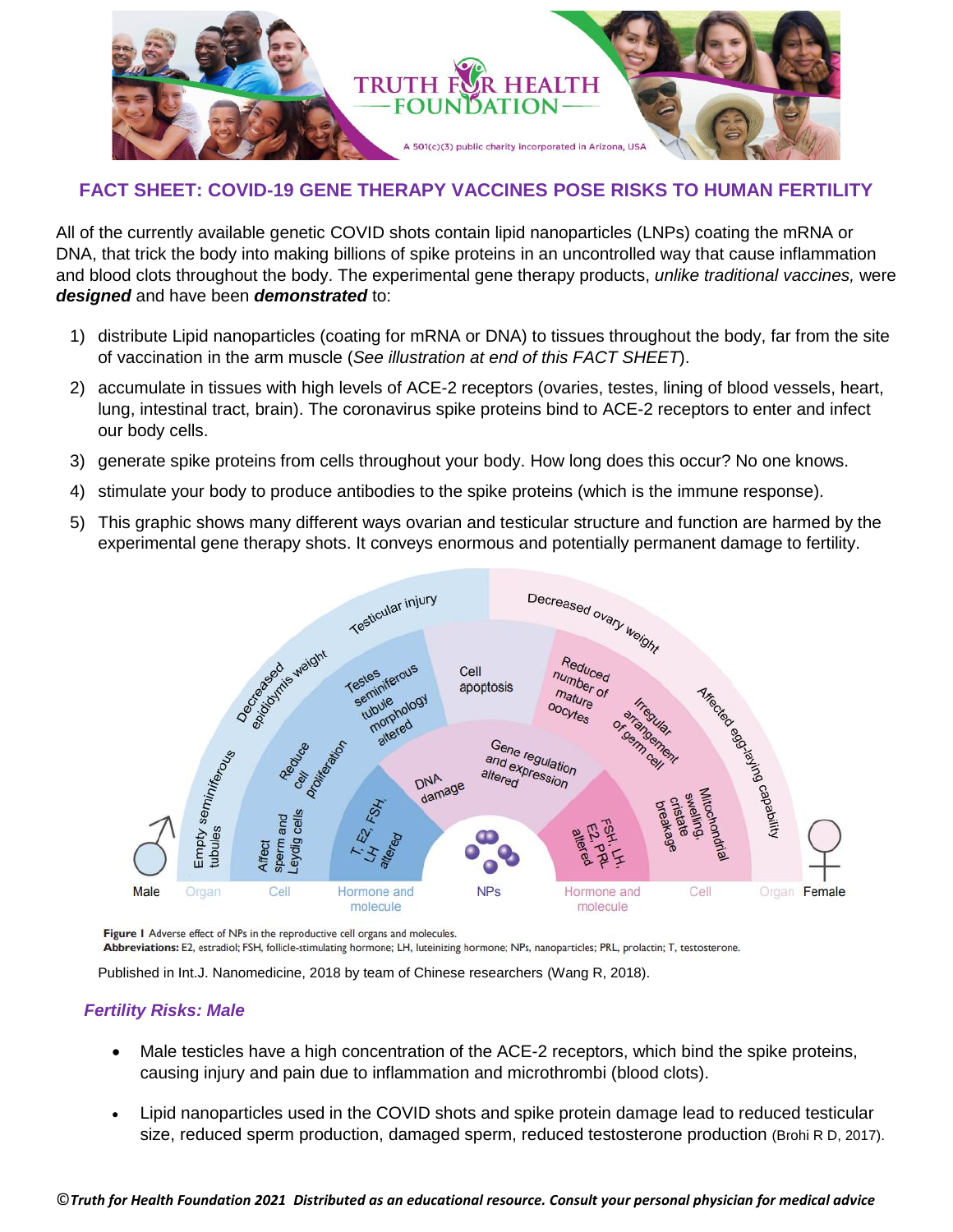

# *Fertility Risks: Female*

- Studies of the Pfizer vaccine from 2012 and 2020 show that in two different species of mammalian lab animals, the LNPs used in the COVID shots were distributed throughout many organs of the body, and were *at least 20x greater in the ovaries* than in other organs of the body (Pfizer, 2021).
- **Pharmaceutical researchers knew in 2012 - 9 years ago - that LNP concentration in the ovaries was a risk to female fertility.**
- Lipid nanoparticles are known to cause inflammation and damage to organs such as the ovary.
- LNPs also provide a vehicle to carry genetic material (mRNA, DNA, viral particles) across the placenta in pregnancy, which puts a developing baby at risk when a pregnant woman is vaccinated with one of the COVID shots.
- Syncytin-1 is a protein that is necessary for the functioning of the placenta for both fertilization and pregnancy. A recent study (Mattar CNZ, 2021) showed a 3x increase in antibodies against the placenta, which amounts to a vaccine-induced autoimmune attack against the placenta.

## *Pregnancy Risks and Unknowns*

- Antibodies to the natural placental protein Syncytin-1 triggered by the experimental gene therapy "Covid shots" make it difficult to *become* pregnant. But it *also* means women vaccinated *while pregnant* risk vaccine-triggered antibodies attacking the placenta causing a miscarriage.
- There were no data evaluating long-term impact on pregnancy or fertility submitted to or reviewed by FDA in the data packages that served as the basis for the Emergency Use Authorization (EUA) of the COVID shots.
- No pregnant women were included among the patient groups studied in the clinical trials which supported EUA (FDA, Office of Chief Scientist, 2021).
- The VAERS database<sup>1</sup> contains over 16,000 adverse event reports following receipt of the COVID shots with impact on pregnancy<sup>2</sup> as of August 6, 2021.
- OpenVAERS website<sup>3</sup> reflects over 3,400 reported adverse events associated with "pregnancy" as of August 6, 2021.
- A study published in the New England Journal of Medicine (Shimabukuro, et al., 2021) alleged no "…obvious safety signals among pregnant persons who receive mRNA COVID-19 vaccines." Critical re-analysis of the data presented in the same article shows the actual spontaneous miscarriage rate to be closer to 82% for women vaccinated in the 1<sup>st</sup> or 2<sup>nd</sup> trimester of pregnancy (Blumrick, 2021).

 $\overline{\phantom{a}}$ 

<sup>1</sup> Vaccine Adverse Event Reporting System, administered by CDC[: Vaccine Adverse Event Reporting System \(VAERS\) | CDC](https://www.cdc.gov/coronavirus/2019-ncov/vaccines/safety/vaers.html)

<sup>&</sup>lt;sup>2</sup> Using the following search terms in the "adverse event description" field: pregnancy, pregnant, spontaneous abortion, miscarriage, birth defect, congenital anomaly.

[Openvaers.com](https://www.openvaers.com/)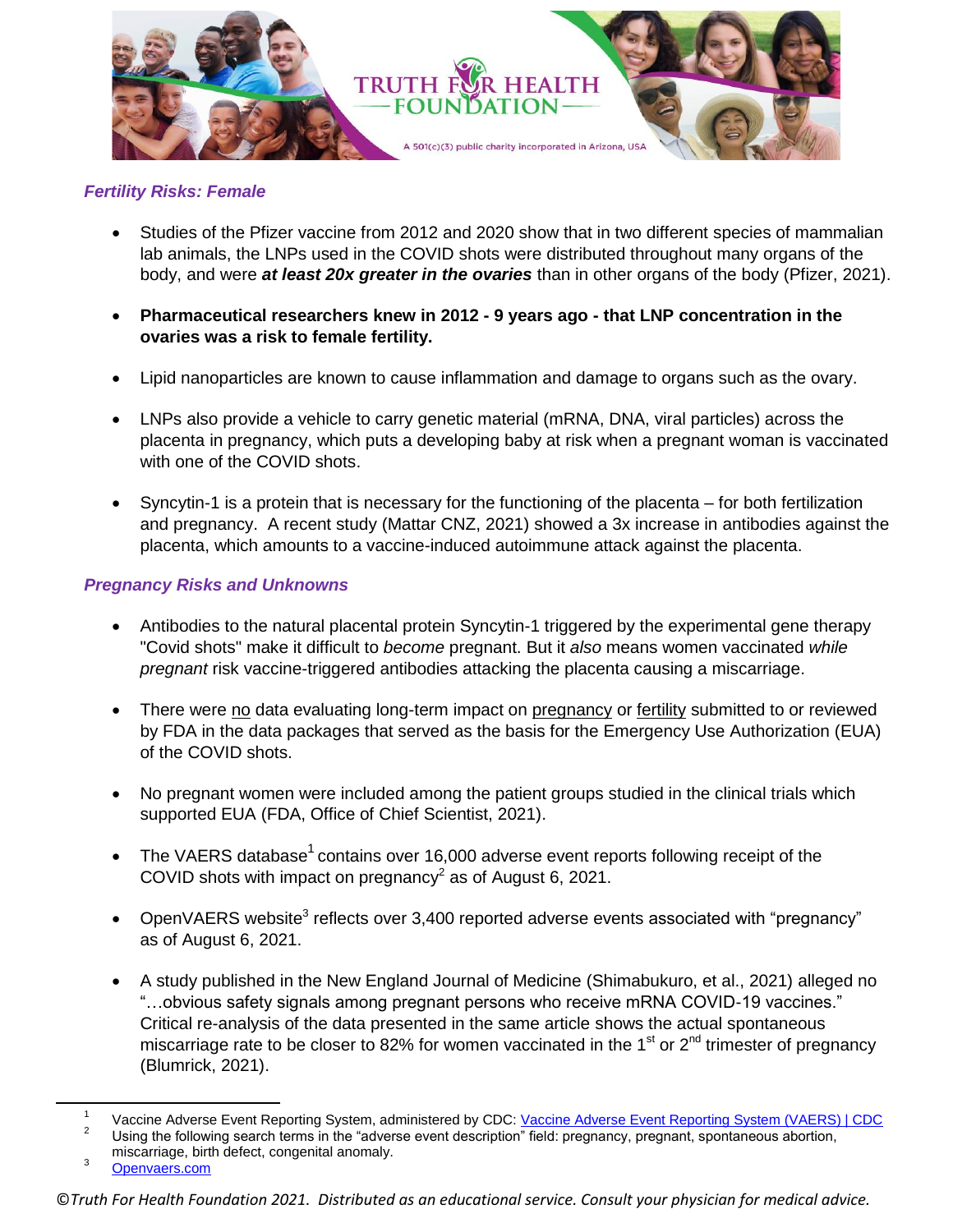

## *No Off-Setting Benefit from the Gene Therapy Vaccines*

- Young people and women of child-bearing age have no health benefit from gene therapy vaccines because they are at such low risk from COVID-19 (Ioannidis J, 2020).
- Early, effective, safe treatments are already available *for both prevention and treatment of COVID* illness. These medicines have been used worldwide, and clinical studies show *at least 85% reduction in risk of hospitalization or death* (Stricker RB, 2021)*.*
- There is no societal benefit from mass vaccination of young people. Basic hygiene and common sense are the only proven approaches to stop the spread of respiratory viruses. If one becomes infected, safe effective widely available medicines are a safer alternative to experimental vaccines.



Published in Frontiers in Pharmacology, 2017 by team of Chinese researchers (Brohi RD, 2017).